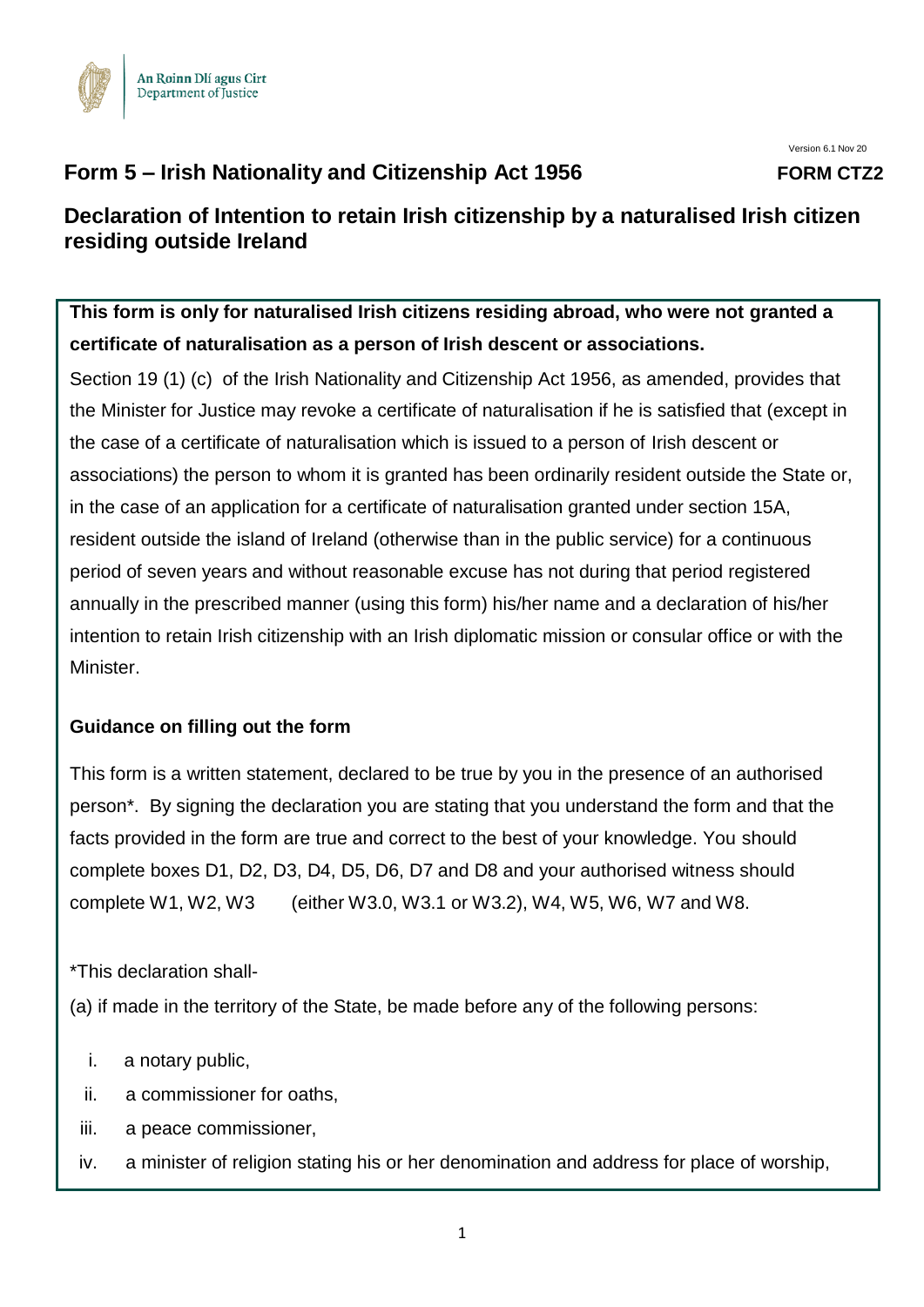- v. a member of Dáil Éireann or Seanad Éireann or a member of the European Parliament for a constituency within the State,
- vi. a member of a local authority for the purposes of the Local Government Act 2001 (No. 37 of 2001),
- vii. a barrister or solicitor,
- viii. a registered medical practitioner for the purposes of the Medical practitioners Acts 1978 to 2002,
- ix. a qualified teacher who is a member of the teaching staff of a primary or secondary school or a third level institution

or

(b) if made elsewhere, be made before one of the following persons:

- i. a person to whom section 5 of the Diplomatic and Consular Officers (Provision of Services) Act 1993 ( No. 33 of 1993) applies, namely, the head of an Irish diplomatic mission, a member of the diplomatic staff of an Irish diplomatic mission a career consular officer of Ireland and an honorary consular officer appointed by the Minister for Foreign Affairs,
- ii. a notary public, or
- iii. any person who is, by the law of the country in which the declaration is made, a commissioner for oaths or other person authorised to take affidavits and for that purpose to administer oaths.

You must send your completed application form and required documents to the address below

Citizenship Declarations Immigration Service Delivery Department of Justice Rosanna Road Tipperary Town E34 N566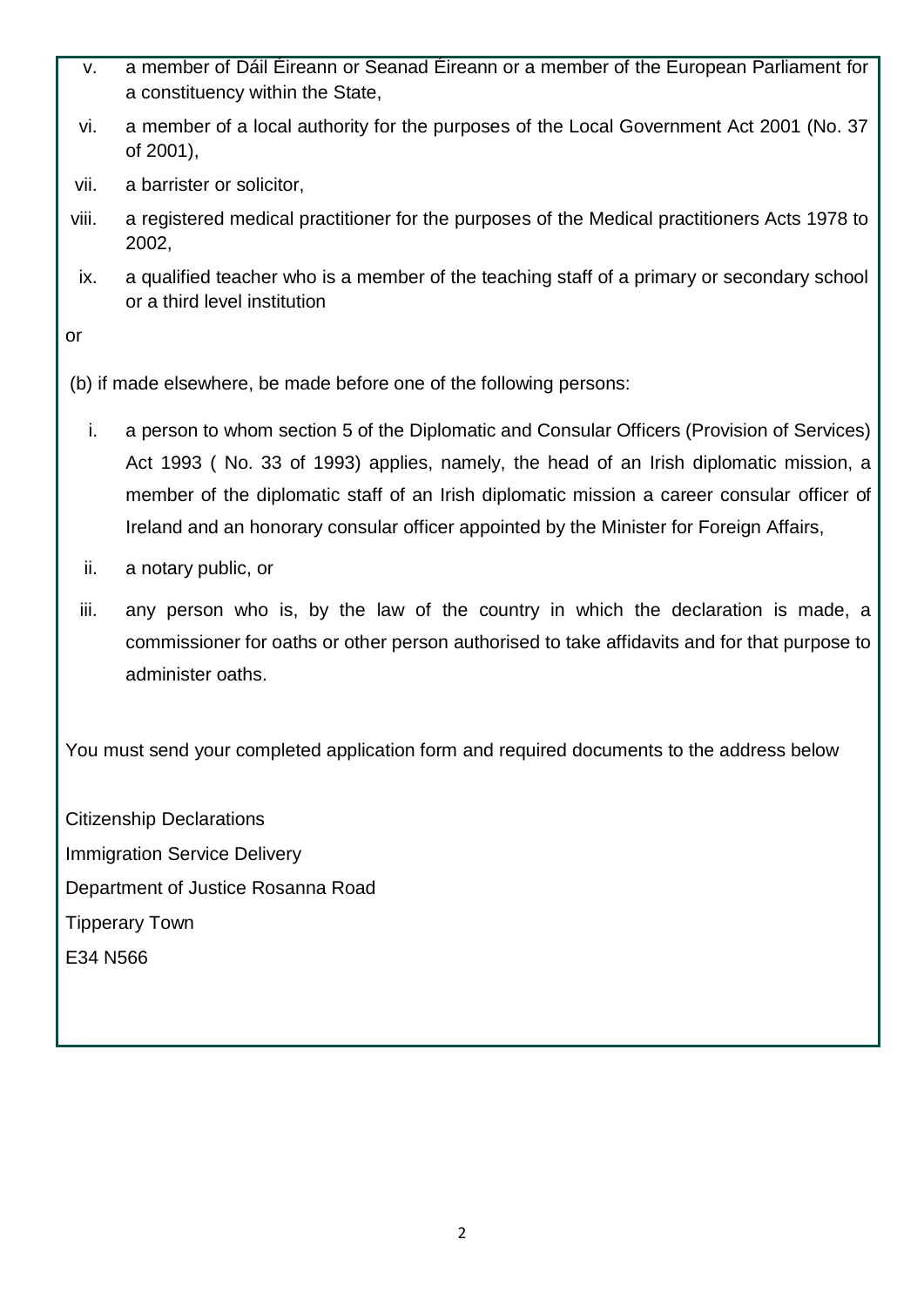#### **Data privacy notice**

1. The data you provide in this form is collected by Immigration Service Delivery (ISD), a part of the Department of Justice. The data controller for the information you provide is the Department of Justice. The data controller's contact details are: Citizenship Division, Immigration Service Delivery, the Department of Justice, 13 – 14 Burgh Quay, Dublin 2, D02 XK70.

2. You can contact the Data Protection Officer for the Department of Justice by writing to: The Data Protection Officer, the Department of Justice, 51 St. Stephen's Green, Dublin 2, D02 HK52. Or by email – [dataprotectioncompliance@justice.ie](mailto:dataprotectioncompliance@justice.ie)

3. We will use the personal data you provide in this form for the following purposes:

- 1. Assessing your eligibility for this application
- 2. Verifying your identity
- 3. We may also use the personal data you provide in this form and in associated correspondence as part of any future considerations regarding your immigration or citizenship status.

4. We collect and process this data in order to comply with our legal obligations or to perform tasks in the public interest. The specific basis for collecting and processing this data is as follows:

- 1. To fulfil the function of the Minister for Justice as designated in the Ministers and Secretaries Act 1924 (as amended)
- 2. To revoke certificates of naturalisation (Part III) as set out in Section 19 (1) ( c ) of the Irish Nationality and Citizenship Act 1956, as amended.
- 3. We are obliged to collect and process this data in order to perform a task which fulfils an important public interest. The public interest includes ensuring the effective and efficient operation of the immigration services of Ireland.
- 4. To protect the integrity of the immigration process and to ensure that the statutory provisions of the Irish Nationality and Citizenship Act 1956 are complied with.

5. The personal data provided here will be stored securely in ISD's databases and the Garda National Immigration Bureau's databases. It may be shared, if necessary, with the following third parties:

1. The Department of Foreign Affairs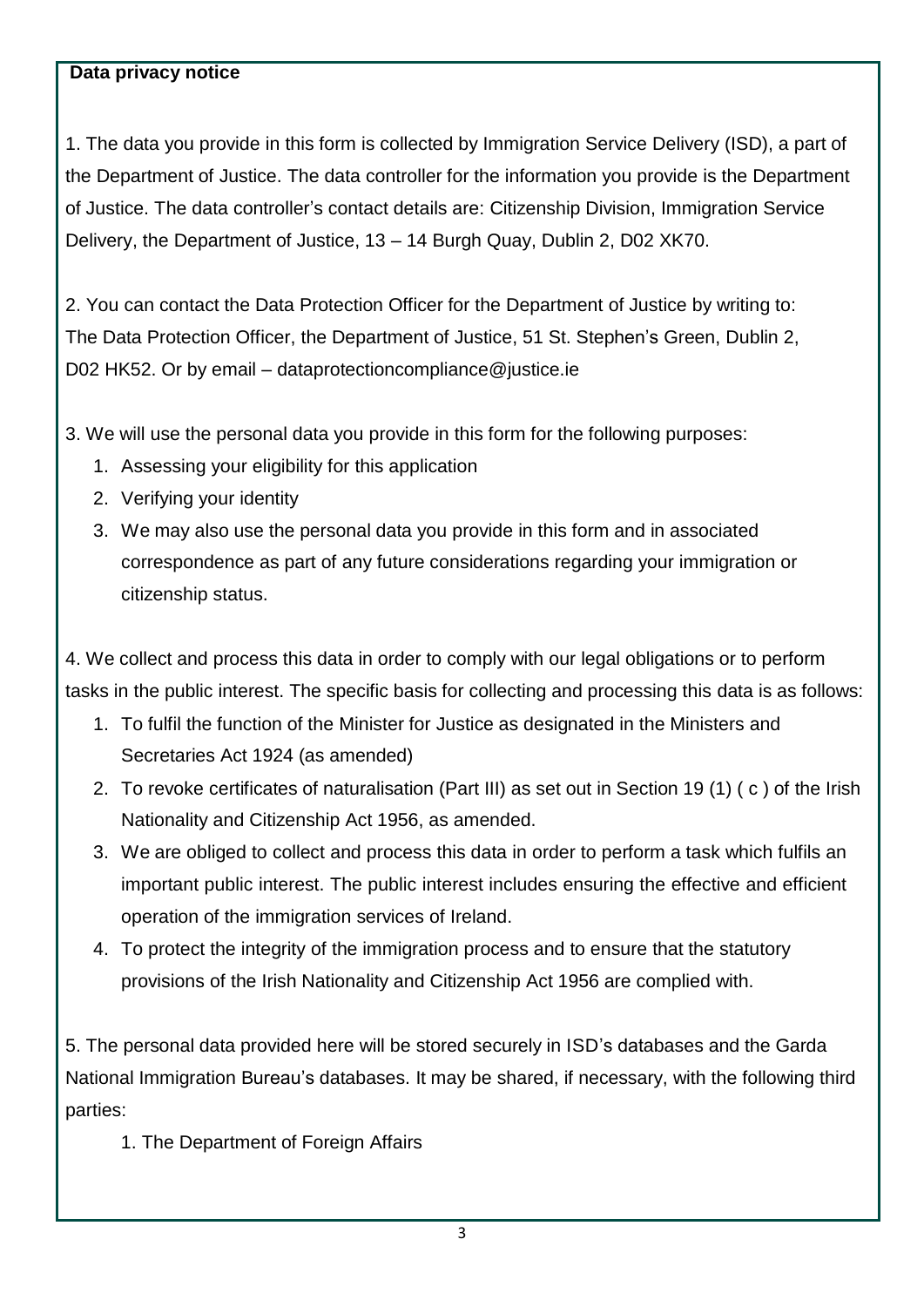- 2. An Garda Síochana / UK Border Agency
- 3. Department of Social Protection
- 4. Department of Children and Youth Affairs
- 5. Health Services TUSLA
- 6. Other government departments and agencies

6. This data may be retained until ISD can be sure that you will have no further contact with the immigration services. This is an indeterminate period as your immigration history in the State may span a full lifetime. It will be referred thereafter to the Director of National Archives for appraisal under the National Archives Act 1986.

7. The personal data you provide in this form is necessary for us to determine if you meet the criteria for this scheme. If you do not provide this data, your application for this scheme cannot be processed.

8. You have the right to request access to, and a copy of, your personal data that we process. You can do this by filling in a Subject Access Request form, available at [http://www.justice.ie/en/JELR/Pages/Data\\_Protection](http://www.justice.ie/en/JELR/Pages/Data_Protection) or from any Department of Justice Public Office, and forwarding it to [subjectaccessrequests@justice.ie](mailto:subjectaccessrequests@justice.ie) or by post to the Department of Justice Data Protection Officer at the address below. You may be required to verify your identity before we send the information to you.

9. You have the right to request us to rectify any errors in your data or to erase your data, as well as to seek a restriction of the processing of your data or to object to the processing of your data in certain circumstances. To do this you should write to Citizenship Division, Immigration Service Delivery, the Department of Justice, 13 – 14 Burgh Quay, Dublin 2, D02 XK70 explaining what errors need to be rectified or erased or your reasons for seeking the restriction of, or objecting to, the processing.

10. You have a right to lodge a complaint with the Data Protection Commission if you believe your personal data is being processed by us unlawfully. Information about how to make a complaint can be found on [www.dataprotection.ie.](http://www.dataprotection.ie/)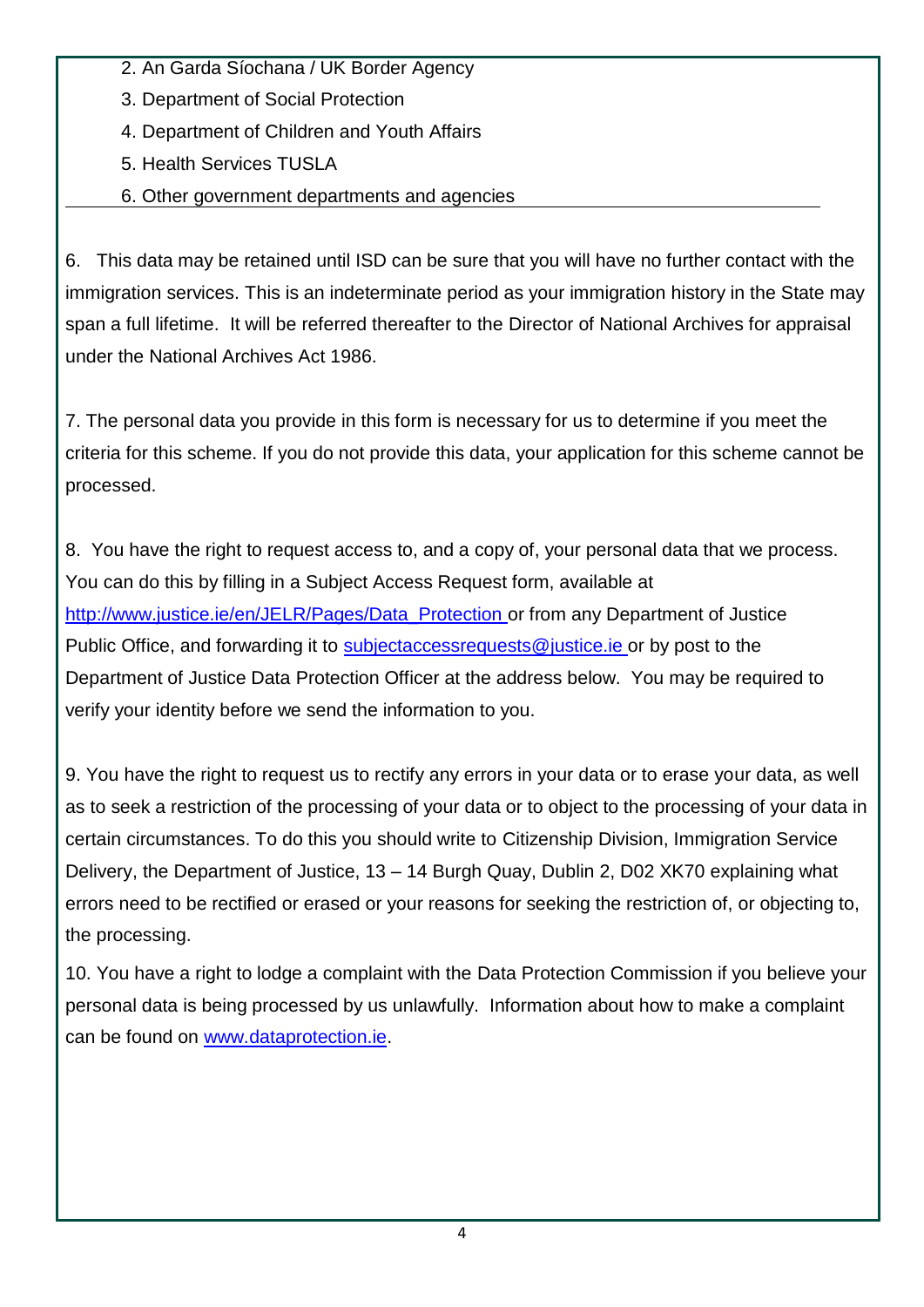

# **Form 5 – Irish Nationality and Citizenship Act 1956 FORM CTZ2**

Version 6.1 Nov 20

**Declaration of Intention to retain Irish citizenship by a naturalised Irish citizen residing outside Ireland**

|                                                                                 | <b>Section 1</b>               |  |  |                                  |  |  |    | Declaration – to be completed by declarant |                |       |  |  |   |                             |  |
|---------------------------------------------------------------------------------|--------------------------------|--|--|----------------------------------|--|--|----|--------------------------------------------|----------------|-------|--|--|---|-----------------------------|--|
| Ι,                                                                              |                                |  |  | First name (s) and last name (s) |  |  | D1 |                                            |                |       |  |  |   | to whom the under-mentioned |  |
| particulars relate, hereby declare my intention to retain my Irish citizenship. |                                |  |  |                                  |  |  |    |                                            |                |       |  |  |   |                             |  |
| Signature:                                                                      |                                |  |  |                                  |  |  |    |                                            | D <sub>2</sub> | Date: |  |  | M | M                           |  |
|                                                                                 | D <sub>3</sub> Current address |  |  |                                  |  |  |    |                                            |                |       |  |  |   |                             |  |
|                                                                                 |                                |  |  |                                  |  |  |    |                                            |                |       |  |  |   |                             |  |
|                                                                                 |                                |  |  |                                  |  |  |    |                                            |                |       |  |  |   |                             |  |
|                                                                                 |                                |  |  |                                  |  |  |    |                                            |                |       |  |  |   |                             |  |
|                                                                                 |                                |  |  |                                  |  |  |    |                                            |                |       |  |  |   |                             |  |
|                                                                                 |                                |  |  |                                  |  |  |    |                                            |                |       |  |  |   |                             |  |

# **Section 2 Witness details**

This section needs to be filled out by the authorised person (see page 1 of this form –" Guidance on filling out the form" for further details) who witnesses your declaration.

|           | Declared and subscribed before me |                  | Name of Witness in Capitals |      | W <sub>1.1</sub>                    |
|-----------|-----------------------------------|------------------|-----------------------------|------|-------------------------------------|
| $a^*$     | <b>Insert Qualification</b>       | W <sub>1.2</sub> | by                          |      | W <sub>2</sub><br>Name of Applicant |
|           | [who is personally known to me],  | W3.0             |                             |      |                                     |
| <b>OR</b> | [who was identified to me by      | Name             |                             | W3.1 | who is personally known to me],     |

OR